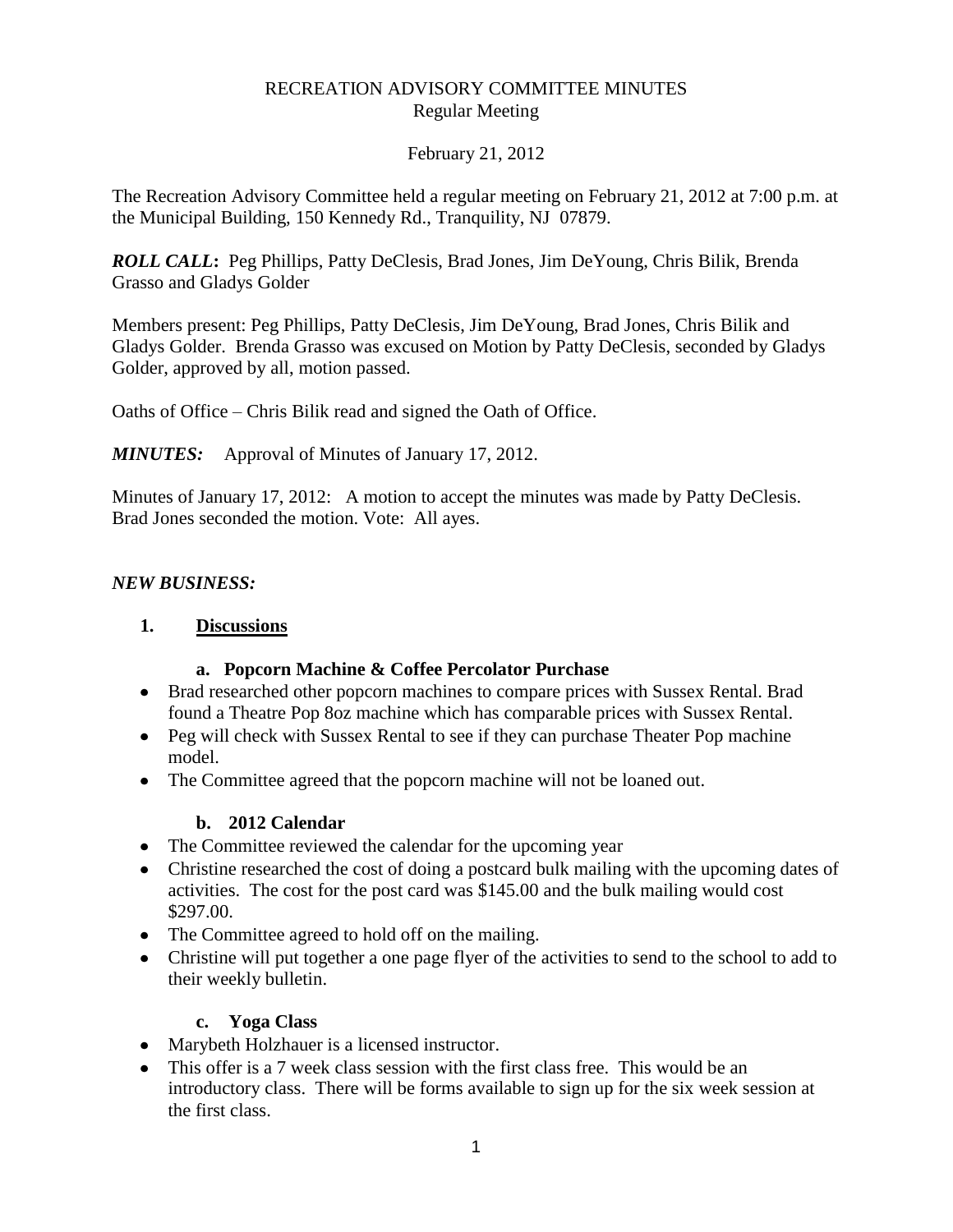- The Committee agreed that sign ups must be for the entire 6 week session. The cost will be \$72.00.
- Patty will talk to Marybeth regarding the costs and to put together a flyer. If Marybeth can have the information together quickly, Peg can bring the idea to the attention of the Township Committee at the Monday, February  $27<sup>th</sup>$  meeting.

# **d. Snow tubing Trip**

- 19 people signed up and only 15 showed up.
- The time was good and everything went well.

# **e. Easter Egg Hunt**

- April 1, 2012 at 2:00pm
- Rose Matonis will be taking the bins of Easter Supplies.
- Peg will review last years' PO to determine what should be purchased this year.

# **f. Green Township Day**

- September  $22<sup>nd</sup>$  from 11:00-3:30pm
- Brenda received a response from the school in regards to using the school in the event of inclement weather. They are ok but will need proof of insurance and it will need everyone. Due to insurance risk, the committee decided not to use the school in the event of inclement weather.
- Rock Climbing Wall- Jim spoke to many recruiters from Franklin. They will send out information.
- Patty spoke with Mark Ghia. He is available and will send a contract to Patty. Christine will then send him a deposit.
- Peg will check with Chefs for food.
- NJ Search & Rescue- Peg will send contact information to Christine.
- Need to reach out to Janice to see if she is interested in organizing the vendor tables and basketball throw. Christine will contact Janice.
- Christine to reach out to Dave Miller to see if he is willing to DJ.
- Top of NJ. Peg will give info to Christine.
- Peg will contact Cliffs for the ice cream.
- Info Tent
- Any Excuse For a Party- The bounce house & Balloon Typhoon are booked.
- Brittany Donavan from Ginny's House left a message regarding interest in a vendor table. Christine will reach out to see what type of table she is looking for.

# **g. Summer Rec**

- Brenda is looking into some new equipment.
- Christine will forward Brenda the forms from last to year so she can see what needs to be updated.
- The Committee discussed salary and positions for the Summer Rec program. Jim DeYoung made the motion to give Brenda a 2  $\frac{1}{2}$  percent increase in salary from last year to run the program. Gladys Golder  $2<sup>nd</sup>$  the motion. Approved by all, motion passed.
- Sports Coordinator will be replaced with the Seasonal Recreation/Other Special Program Coordinator. This position will have a starting salary of \$900.00